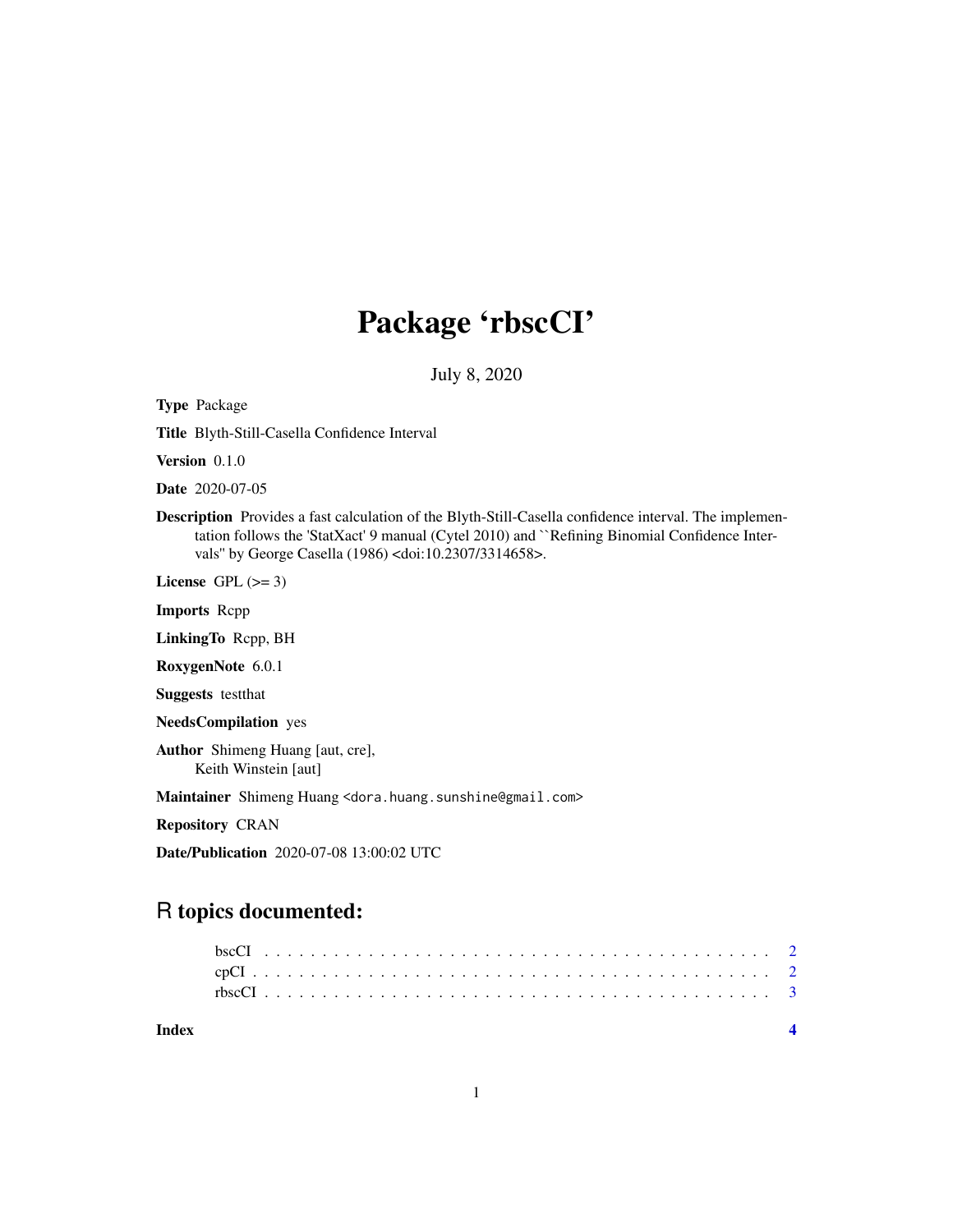<span id="page-1-0"></span>

#### Description

Blyth-Still-Casella confidence interval

#### Usage

bscCI(n\_tot, n\_suc, conf, digits = 2)

#### Arguments

| n tot    | Total number of experiments         |
|----------|-------------------------------------|
| $n$ _suc | Number of successes                 |
| conf     | Confidence level (1-alpha)          |
| digits   | Number of decimal places to be used |

#### Details

Computes the exact Blyth-Still-Casella binomial confidence interval. The initial CI is the Clopper-Pearson confidence interval.

#### Value

A vector containing the confidence interval. If digits is given, both upper and lower limits are rounded to the given number of digits.

#### Examples

bscCI(100,25,0.95,digits = 3)

cpCI *Clopper-Pearson confidence interval*

#### Description

Clopper-Pearson confidence interval

#### Usage

cpCI(n\_tot, n\_suc, conf, digits = 2)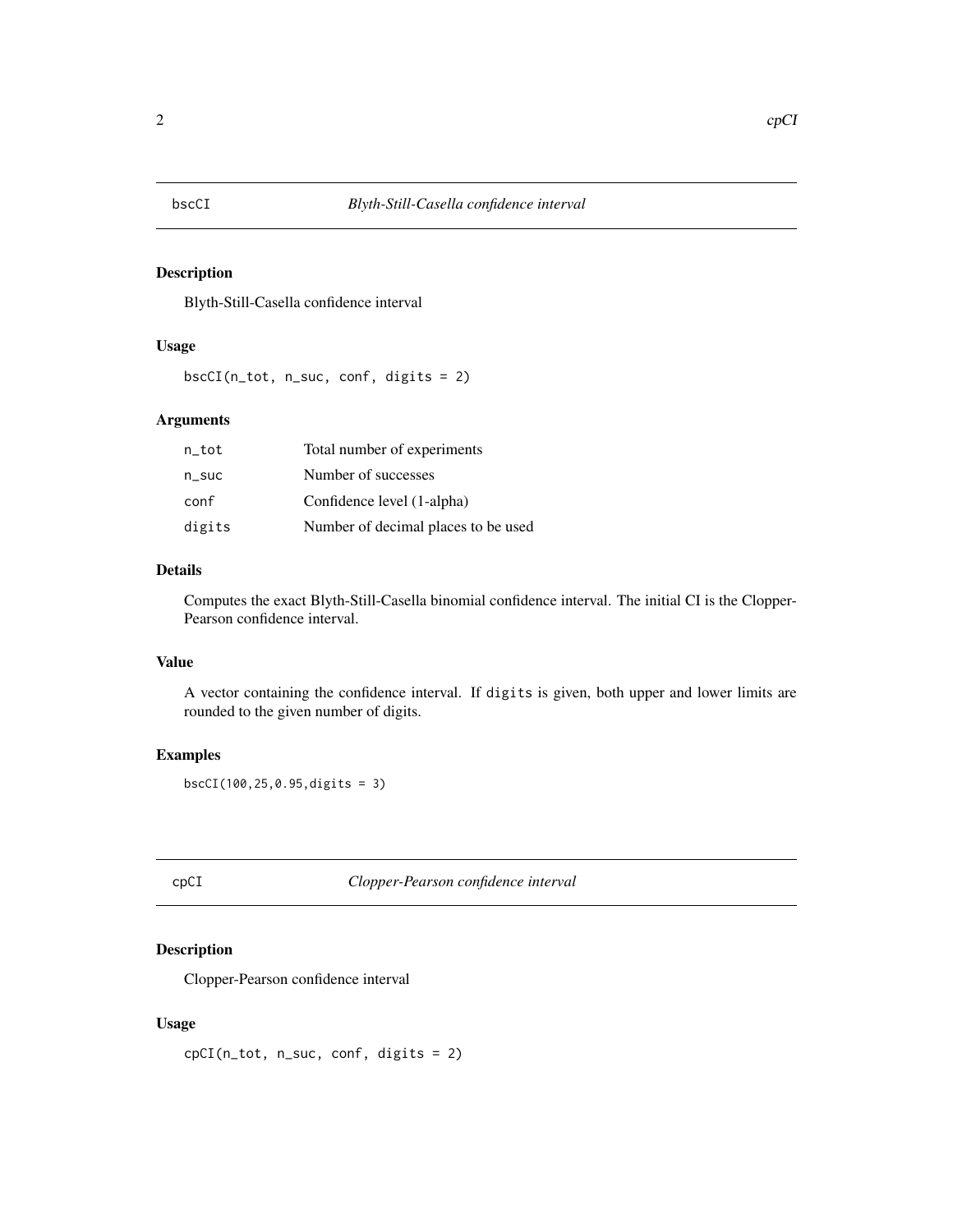#### <span id="page-2-0"></span>rbscCI 3

#### Arguments

| n_tot    | Total number of experiments         |
|----------|-------------------------------------|
| $n$ _suc | Number of successes                 |
| conf     | Confidence level (1-alpha)          |
| digits   | Number of decimal places to be used |

#### Details

Computes the Clopper-Pearson confidence interval.

#### Examples

cpCI(100,25,0.95)

rbscCI *Blyth-Still-Casella Confidence Interval*

#### Description

Blyth-Still-Casella Confidence Interval

#### Details

Provides a fast calculation of the Blyth-Still-Casella confidence interval.